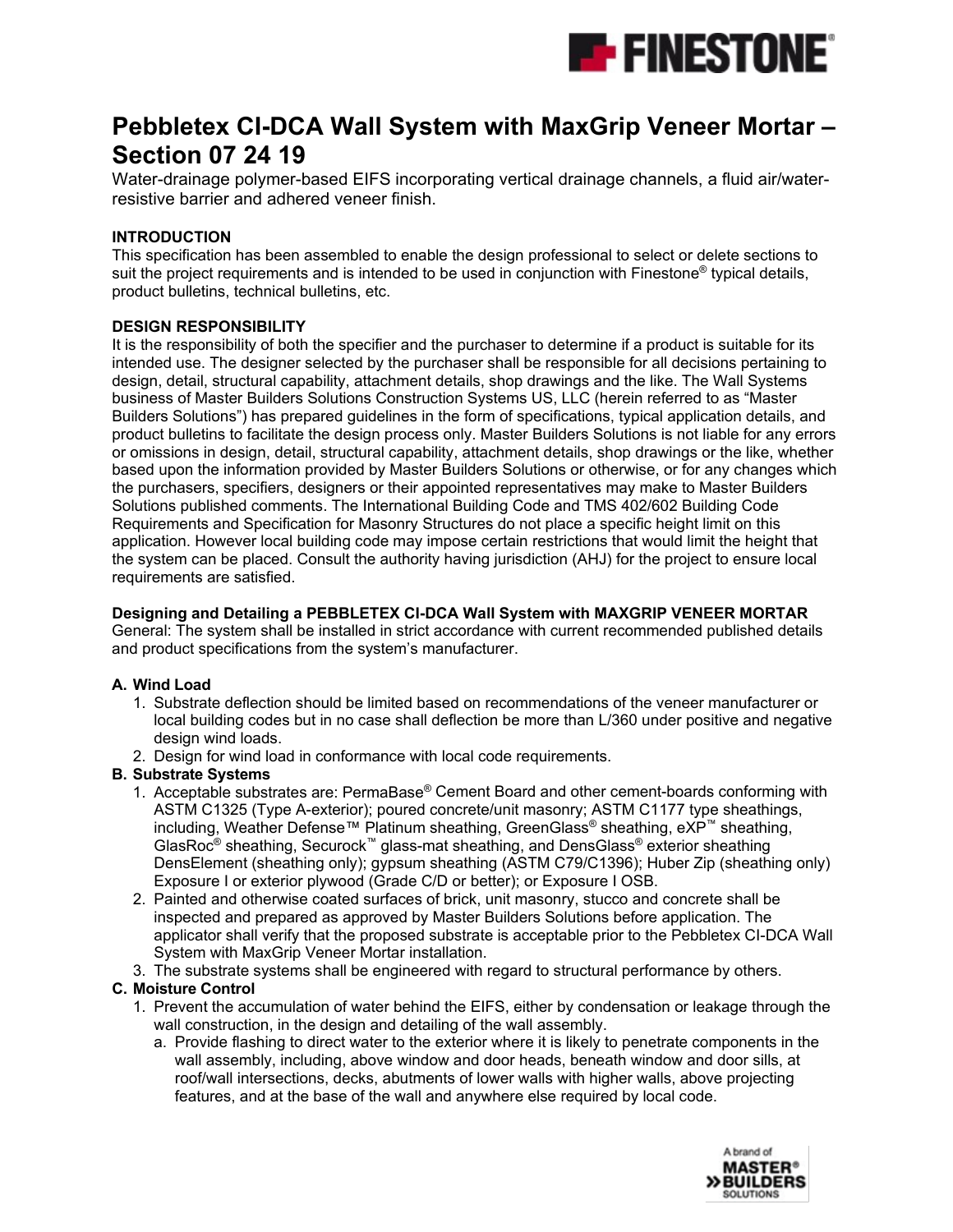- b. Air Leakage Prevention: Provide continuity of air barrier system at foundation, roof, windows, doors and other penetrations through the system with connecting and compatible air barrier components to minimize condensation and leakage caused by air movement.
- c. Vapor Diffusion and Condensation: Perform a dew point analysis of the wall assembly to determine the potential for accumulation of moisture in the wall assembly as a result of water vapor diffusion and condensation. Adjust insulation thickness and/or other wall assembly components accordingly to minimize the risk of condensation. Avoid the use of vapor retarders on the interior side of the wall in warm, humid climates.
- **D. Veneer Color Selection:** The use of dark color veneer must be considered in relation to wall surface temperature as a function of local climate conditions. Dark brick, stone and tile colors with LRV (Light Reflective Value) of less than 20% are not recommended based on EPS service temperature limitation of 165°F (74 °C)

#### **E. System Joints**

- 1. Expansion joints in the system are required at building expansion joints, at prefabricated panel joints, floor lines of wood frame construction, where substrates change and where structural movement is anticipated. It is the sole responsibility of the project design team, including the architect, engineer, etc., to ultimately determine specific expansion joint placement, width and design. Detail specific locations in construction drawings.
- 2. Sealant joints are required at all penetrations through the Pebbletex CI-DCA with MaxGrip Veneer Mortar (windows, doors, etc.)
- 3. Specify compatible closed cell backer rod and acceptable sealant that has been evaluated in accordance with ASTM C 1382, "Test Method for Determining Tensile Adhesion Properties of Sealants When Used in Exterior Insulation and Finish System (EIFS) Joints," and that meets minimum 50% elongation after conditioning.
- 4. The system must be properly terminated (back-wrapped a min. of 2 1/2" (64mm), properly sealed, flashed) at all penetrations, lighting fixtures, electrical outlets, hose bibs, dryer vents, etc.
- 5. For a list of acceptable sealants refer to *Acceptable Sealants for use with Finestone Wall Systems* technical bulletin.

#### **F. Grade Condition**

1. The Pebbletex CI-DCA with MaxGrip Veneer Mortar is not intended for use below grade or on surfaces subject to continuous or intermittent immersion in water or hydrostatic pressure. Ensure a minimum 8" (203.2 mm) clearance above grade or as required by code, a minimum 1" (25.4 mm) clearance above finished grade (sidewalk/concrete flatwork).

#### **G. Coordination with other trades**

- 1. Evaluate adjacent materials such as windows, doors, etc. for conformance to manufacturer's details. Adjacent trades shall provide scaled shop drawings for review.
- 2. Air seals at any joints/gaps between adjoining components (penetrations, etc.) are of primary importance to maintain continuity of an air barrier system and must be considered by the design professional in the overall wall assembly design. Install air seals between the primary air/waterresistive barrier and other wall components (penetrations, etc.) in order to maintain continuity of an air barrier system.
- 3. Provide site grading such that Pebbletex CI-DCA with MaxGrip Veneer Mortar terminates a minimum of 8" (203 mm) above finished grade or as required by code.
- 4. Provide protection of rough openings in accordance with Finestone's *Air/Water-Resistive/Vapor Barrier Application Guidelines* before installing windows, doors, and other penetrations through the wall.
- 5. Install copings and sealant immediately after installation of the Pebbletex CI-DCA with MaxGrip Veneer Mortar and when Finestone products are completely dry.

#### **TECHNICAL INFORMATION**

Consult Master Builders Solutions' Technical Services Department for specific recommendations 800- 589-1336. Consult the Finestone website, www.finestone.master-builders-solutions.com, for additional information about products, systems and for updated literature.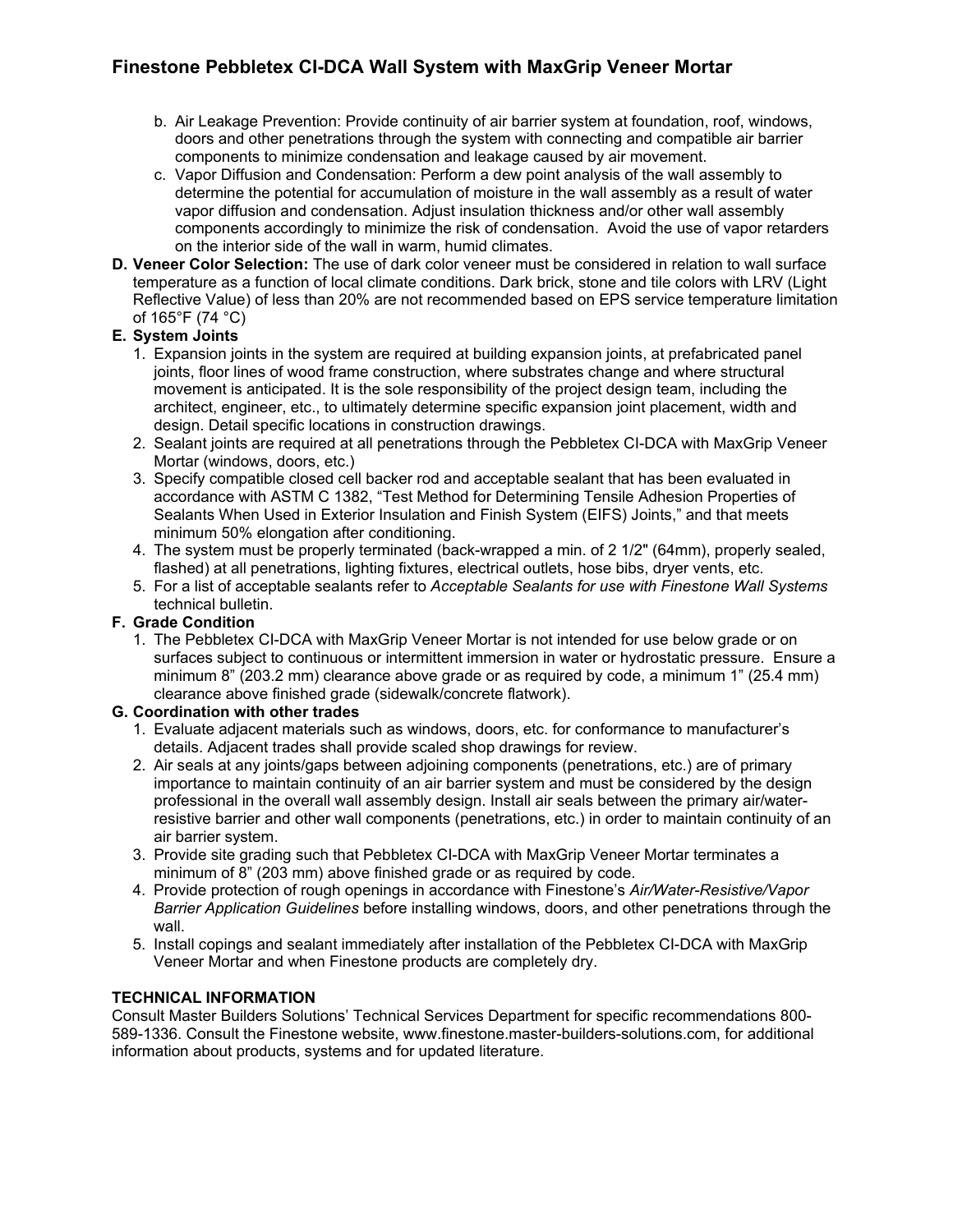#### **PART 1 GENERAL**

**NOTE TO SPECIFIER: Items in blue/underlined indicate a system option or choice of options. Throughout the specification, delete those which are not required or utilized.**

#### **1.01 SECTION INCLUDES**

- A. Refer to all drawings and other sections of this specification to determine the type and extent of work therein affecting the work of this section, whether or not such work is specifically mentioned herein.
- B. Pebbletex CI-DCA with MaxGrip Veneer Mortar: Composite wall Exterior Insulation and Finish System consisting of Finestone air/water-resistive barrier, Finestone Adhesive, rigid insulation, Finestone Base Coat, INTERMEDIATE 12 and Finestone STANDARD MESH reinforcing mesh, MAXGRIP VENEER MORTAR and selected adhered veneer (by others).
- C. Finestone products are listed in this specification to establish a standard of quality. Any substitutions to this specification shall be submitted to and receive approval from the Architect at least 10 days before bidding. Proof of equality shall be borne by the submitter.
- D. The system type shall be Finestone Pebbletex CI-DCA with MaxGrip Veneer Mortar as manufactured by Master Builders Solutions, Shakopee, MN.

# **1.02 RELATED SECTIONS**

- Concrete substrate
- 
- B. Section 04 00 00 Masonry substrate<br>C. Section 05 40 00 Cold-formed metal Cold-formed metal framing<br>Sheathing
- 
- D. Section 06 16 00 Sheathing<br>E. Section 06 11 00 Wood framing E. Section 06 11 00
- 
- F. Section 07 27 00 Air barriers<br>G. Section 07 62 00 Sheet Meta Sheet Metal Flashing and Trim
- H. Section 07 65 00 Flexible flashing
- I. Section 07 90 00 Joint protection
- J. Section 08 00 00 Openings
- K. Section 09 22 00 Supports for plaster and gypsum board
- L. Section 09 22 16 Non-structural metal framing<br>M. Section 09 29 00 Gypsum board
- M. Section 09 29 00

#### **1.03 REFERENCES**

| A. ES AC235        | Acceptance Criteria for EIFS Clad Drainage Wall Assemblies                      |
|--------------------|---------------------------------------------------------------------------------|
| <b>B. ES AC212</b> | Acceptance Criteria for Water-resistive Coatings Used as Water-resistive        |
|                    | <b>Barriers over Exterior Sheathing</b>                                         |
| C. ASTM E2568      | Standard Specification for PB Exterior Insulation and Finish Systems            |
| D. ASTM E2570      | Standard Test Methods for Evaluating Water-Resistive Barrier (WRB) Coatings     |
|                    | Used under Exterior Insulation and Finish Systems (EIFS) or EIFS with Drainage  |
| <b>E. NFPA 285</b> | Standard Fire Test Method for Evaluation of Fire Propagation Characteristics of |
|                    | <b>Exterior Wall Assemblies Containing Combustible Components</b>               |
| F. ESR-2986        | ICC Evaluation Service, Inc., ES Report™ (FINESTOP RA/RS)                       |
| G. ESR-2186        | ICC Evaluation Service, Inc., ES Report (Pebbletex CI-DCA with MaxGrip          |
|                    | Veneer Mortar)                                                                  |
| H. ICC-ES AC51     | Acceptance Criteria for Precast Stone Veneer                                    |
| I. TMS 402         | <b>Building Code Requirements for Masonry Structures</b>                        |
| J. ANSI A108.01    | General Requirements: Sub-surfaces and Preparations by Other Trades.            |
| K. ANSI A108.02    | General Requirements: Materials, Environmental, and Workmanship.                |
| L. ANSI A108.10    | Installation of Grout in Stonework.                                             |
| M. ANSI A118.4     | Specifications for Modified Dry-Set Cement Mortar.                              |
| N. ANSI A118.10    | Specifications Improved Modified Dry-Set Cement Mortar                          |
| O. ANSI A137.1     | Specification for Ceramic Tile                                                  |
| P. ASTM C1088      | Standard Specification for Thin Veneer Brick Units                              |
| Q. ASTM C1670      | Standard Specification for Adhered Manufactured Stone Masonry Veneer            |
|                    | (AMSMV) Units                                                                   |
|                    |                                                                                 |

#### **1.04 DEFINITIONS**

A. Exterior Insulation and Finish System: Exterior assembly comprised of adhesive, rigid insulation, base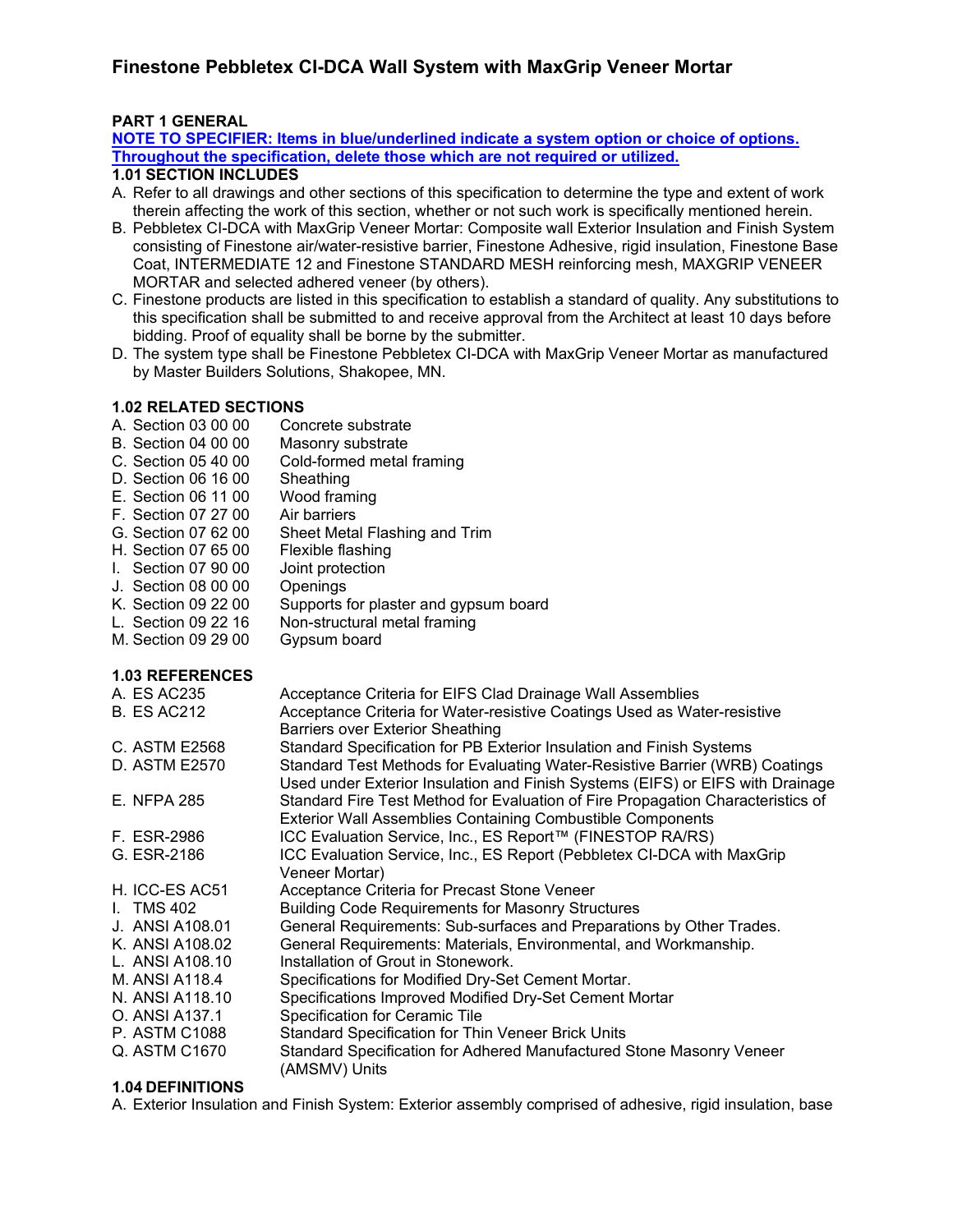coat, reinforcing mesh and finish.

- B. Class PB Systems: A class of EIFS where the base coat varies in thickness depending upon the number of layers or thickness of reinforcing mesh. The reinforcing material is glass fiber mesh, which is embedded into the base coat at the time of installation. The base coat shall be applied to achieve reinforcing mesh embedment with no reinforcing mesh color visible, nominal thickness of 1/16"(1.6 mm). An adhered veneer is applied over the base coat.
- C. EIFS with drainage: A wall cladding design with an exterior surface for primary weather protection and aesthetics, which incorporates an inner secondary air/water-resistive barrier to accommodate incidental moisture and direct it to the exterior.

#### **1.05 SUBMITTALS**

- A. Submit under provisions of Section [01 33 00]
- B. Product Data: Provide data on Pebbletex CI-DCA with MaxGrip Veneer Mortar materials, product characteristics, performance criteria, limitations and durability.
- C. Code Compliance : Provide manufacturer's applicable code compliance report ICC-ES ESR-2186
- D. Samples: Submit [two] [x] [inch] [millimeter] size samples of Pebbletex CI-DCA with MaxGrip Veneer Mortar illustrating selected adhered veneer.
- E. Certificate: System manufacturer's approval of applicator.
- F. Sealant: Sealant manufacturer's certificate of compliance with ASTM C1382.
- G. System manufacturer's current specifications, typical details, system overview and related product literature which indicate preparation required, storage, installation techniques, jointing requirements and finishing techniques.

#### **1.06 QUALITY ASSURANCE**

- A. Manufacturer: More than 10 years in the EIFS industry, with more than 1000 completed EIFS projects.
- B. Applicator: Approved by Master Builders Solutions in performing work of this section.
- C. Regulatory Requirements: Conform to applicable code requirements for EIFS.
- D. Field Samples
	- 1. Provide under provisions of Section [01 43 36] [01 43 39].
	- 2. Construct one field sample panel for each adhered veneer,  $[x]$  [meters] [feet] in size of system materials illustrating method of attachment.
	- 3. Prepare each sample panel using the same tools and techniques to be used for the actual application.
	- 4. Locate sample panel where directed.
	- 5. Accepted sample panel [may] [may not] remain as part of the work.
	- 6. Field samples shall be comprised of all wall assembly components including substrate, Finestone air/water- resistive barrier, Finestone adhesive, insulation board, Finestone Base Coat, INTERMEDIATE 12 AND STANDARD MESH reinforcing mesh, MAXGRIP, selected adhered veneer and typical sealant/flashing conditions.
- E. Testing:

| <b>TEST</b>                                         | <b>METHOD</b>     | <b>CRITERIA</b>                                                               | <b>RESULTS</b>                                                                                                                                                                                                                                                                                                     |
|-----------------------------------------------------|-------------------|-------------------------------------------------------------------------------|--------------------------------------------------------------------------------------------------------------------------------------------------------------------------------------------------------------------------------------------------------------------------------------------------------------------|
| Water-resistive barrier<br>coatings used under EIFS | <b>ASTM E2570</b> |                                                                               | Meets all performance requirements                                                                                                                                                                                                                                                                                 |
| Air Leakage of Air Barrier<br>Assemblies            | <b>ASTM E2357</b> | 0.2 $I/(s.m^2)$ @75 Pa<br>(0.04 cfm/ft <sup>2</sup> @ 1.57 psf)               | 0.0007 l/s.m <sup>2</sup> (0.0001 cfm/ft <sup>2</sup> ) @ 75 Pa (1.57<br>psf) positive / post conditioning<br>0.0014 l/s.m <sup>2</sup> (0.0003 cfm/ft <sup>2</sup> ) @ 75 Pa (1.57<br>psf) negative / post conditioning                                                                                           |
| Air Permeance of Building<br><b>Materials</b>       | <b>ASTM E2178</b> | $0.02$ I/(s.m <sup>2</sup> ) @75 Pa<br>(0.004 cfm/ft <sup>2</sup> @ 1.57 psf) | 0.0049 l/s.m <sup>2</sup> @ 75 Pa<br>$(0.00098 \text{ cfm/ft}^2 \text{ @ } 1.57 \text{ psf})$                                                                                                                                                                                                                      |
| Rate of Air Leakage                                 | ASTM E283         |                                                                               | 0.0185 l/s·m <sup>2</sup> @ 75 Pa (0.0037 cfm/ft <sup>2</sup> @ 1.57<br>(psf                                                                                                                                                                                                                                       |
| Water Vapor<br>Transmission                         | <b>ASTM E96</b>   | Report value                                                                  | FINESTOP RA - 18 Perms (grains/Hr. in Hg.<br>$ft2$ ( $\omega$ 10 mils wet film thickness<br>FINESTOP RS 18 Perms (grains/Hr. in Hg.<br>$ft2)$ @ 12 mils wet film thickness<br>FINESTOP RA/RS - 14 Perms (grains/Hr. in<br>Hg. $ft^2$ ) @ 20 mils wet film thickness<br>FINESTOP VB - 0.09 Perms (grains/Hr. in Hg. |

1. General Air/Water-Resistive Barrier Minimum Performance: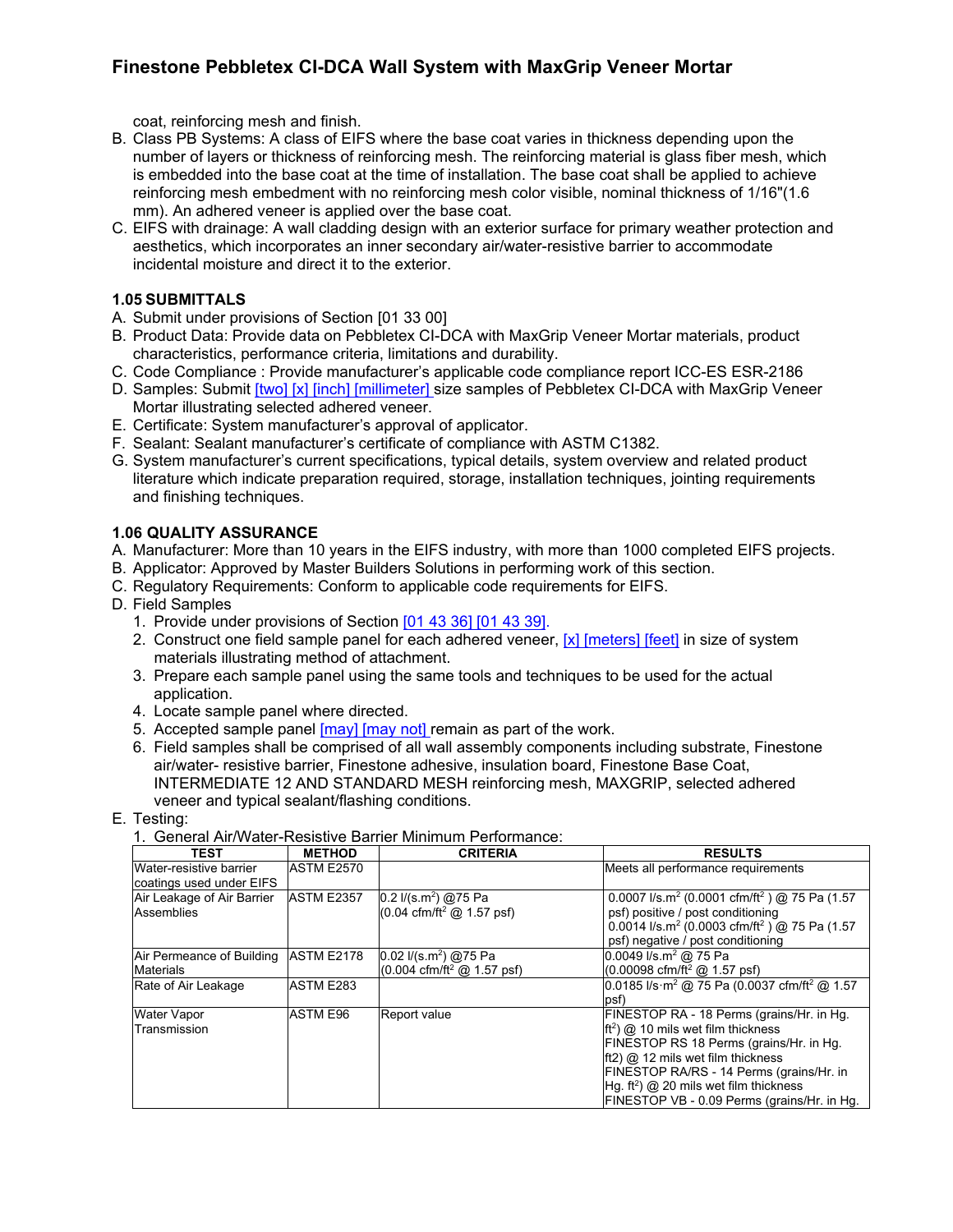|                                                |                 |                                                                                                                                              | $ft2$ @ 26 mils wet film thickness                                                                                                              |
|------------------------------------------------|-----------------|----------------------------------------------------------------------------------------------------------------------------------------------|-------------------------------------------------------------------------------------------------------------------------------------------------|
| Pull-Off Strength of<br>Coatings               | ASTM D4541      | Min. 110 kPa (15.9 psi) or substrate<br>failure                                                                                              | Pass - Tested over exterior gypsum<br>sheathing, ASTM C1177 glass-mat sheathing,<br>cement board, OSB, plywood; pvc and<br>lgalvanized flashing |
| Nail Sealability (without<br>Sheathing Fabric) | ASTM D1970      | No water penetration at galvanized<br>roofing nail penetration under 127 mm<br>$(5")$ head of water after 3 days at 4 $^{\circ}$ C<br>(40°F) | Pass                                                                                                                                            |
| Surface Burning                                | <b>ASTM E84</b> | Flame Spread < 25<br>Smoke Development < 450                                                                                                 | Meets Class A: Flame spread =15<br>Smoke developed = 95                                                                                         |

#### 2. Air/Water-Resistive Barrier ICC-ES AC-212:

| <b>TEST</b>                                                                                                                  | <b>METHOD</b>                                                                      | <b>CRITERIA</b>                                                                                                 | <b>RESULTS</b>                                                                                                                                      |
|------------------------------------------------------------------------------------------------------------------------------|------------------------------------------------------------------------------------|-----------------------------------------------------------------------------------------------------------------|-----------------------------------------------------------------------------------------------------------------------------------------------------|
| Sequential Testing:<br>1. Structural<br>2. Racking<br>3. Restrained<br>Environmental<br>Conditioning<br>4. Water Penetration | 1. ASTM E 1233<br>Procedure A<br>2. ASTM E 72<br>3. ICC-ES AC-212<br>4. ASTM E 331 | No cracking at joints or interface of<br>flashing<br>No water penetration after 15 min<br>@ 137 Pa (2.86 psf)   | Pass - Tested over OSB and gypsum<br>sheathing<br>No water penetration after 90 min @ 299 Pa<br>(6.24 psf)                                          |
| Sequential Testing:<br>1. UV Light Exposure<br>2. Accelerated Aging<br>3. Hydrostatic Pressure<br>Test                       | 1. ICC-ES AC-212<br>2. ICC-ES AC-212<br>3. AATCC 127-<br>1985                      | No cracking or bond failure to<br>substrate<br>No water penetration after 21.7 in<br>(550 mm) water for 5 hours | Pass                                                                                                                                                |
| Freeze-Thaw                                                                                                                  | <b>ASTM E 2485</b><br>(Method B)                                                   | No sign of deleterious effects after<br>10 cycles                                                               | Pass - Tested over exterior gypsum<br>sheathing, ASTM C1177 glass-mat sheathing,<br>cement board, OSB, plywood                                      |
| <b>Water Resistance</b>                                                                                                      | ASTM D2247                                                                         | No deleterious effects after 14-day<br>exposure                                                                 | Pass - Tested over exterior gypsum<br>sheathing, ASTM C1177 glass-mat sheathing,<br>cement board, OSB, plywood                                      |
| <b>Tensile Bond</b>                                                                                                          | <b>ASTM C 297</b>                                                                  | Minimum 103 kPa (15 psi)                                                                                        | Pass - Tested over exterior gypsum<br>sheathing, ASTM C1177 glass-mat sheathing,<br>cement board, OSB, plywood, CMU; pvc and<br>galvanized flashing |
| Tensile Bond (after<br>freeze-thaw)                                                                                          | ASTM C 297                                                                         | Minimum 103 kPa (15 psi) avg; no<br>failure after 10 cycles freeze-thaw                                         | Pass                                                                                                                                                |

#### 3. Air/Water-Resistance Barrier ICC-ES AC 148:

| TEST                                                                                                   | <b>METHOD</b>                                                 | <b>CRITERIA</b>                                                                                                                                         | <b>RESULTS</b>                                                                                   |
|--------------------------------------------------------------------------------------------------------|---------------------------------------------------------------|---------------------------------------------------------------------------------------------------------------------------------------------------------|--------------------------------------------------------------------------------------------------|
| Sequential Testing:<br>1. UV Light Exposure<br>2. Accelerated Aging<br>3. Hydrostatic Pressure<br>Test | 1. ICC-ES AC 148<br>2. ICC-ES AC 148<br>3. AATCC 127-<br>1985 | No cracking or bond failure to<br>substrate<br>No water penetration after 21.7 in<br>(550 mm) water for 5 hours                                         | Pass                                                                                             |
| Peel Adhesion                                                                                          | <b>ASTM D 3330</b><br>Method F                                | After UV Exposure<br>After Accelerated Aging<br><b>After Elevated Temperature</b><br>Exposure<br>After Water Immersion                                  | Pass - tested over ASTM C1177 glass-mat<br>sheathing, OSB, plywood, PVC and uncoated<br>aluminum |
| Nail Sealability after<br><b>Thermal Cycling</b>                                                       | <b>ASTM D 1970</b><br>(Modified), AAMA<br>711                 | No water penetration at galvanized<br>roofing nail penetration under 31<br>mm (1.2") head of water after 24<br>hours at $4^{\circ}$ C (40 $^{\circ}$ F) | Pass                                                                                             |
| Tensile Strength after UV<br>Exposure                                                                  | ASTM D 5034.<br><b>AAMA 711</b>                               | Minimum 0.5 N/mm (2.9 lbs /in)                                                                                                                          | Pass                                                                                             |
| <b>Cold Temperature</b><br>Pliability                                                                  | ASTM D 1970,<br>AAMA 711                                      | No cracking after bending around<br>a 25 mm (1") mandrel after 2-hour<br>exposure to -18 $^{\circ}$ C (0 $^{\circ}$ F)                                  | Pass                                                                                             |
| Resistance to Peeling                                                                                  | <b>AAMA 711</b>                                               | No signs of distress or failure after<br>24 hours of exposure at room                                                                                   | Pass                                                                                             |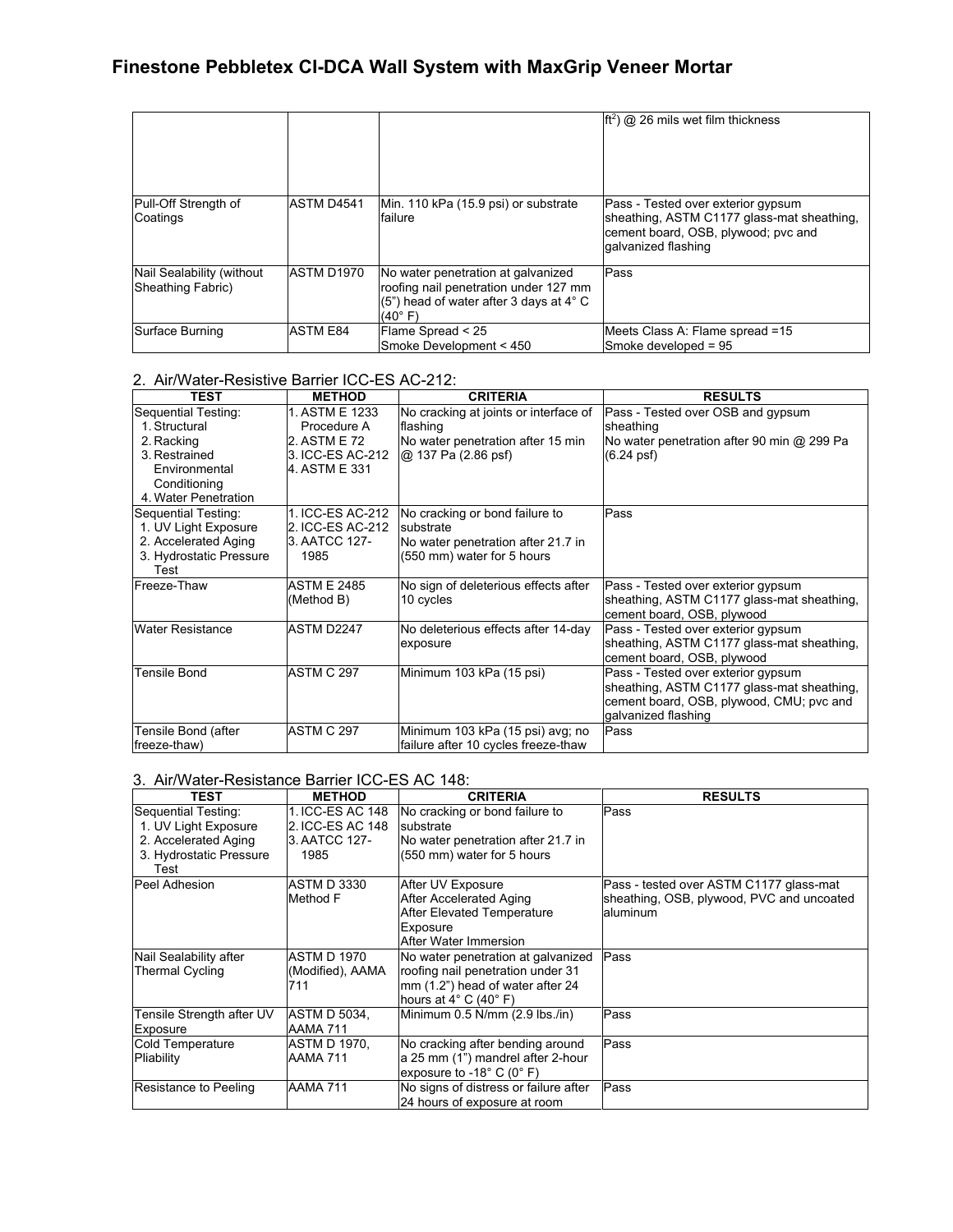| 65°<br>-<br>$50^\circ$<br>11000<br>Itemperature.<br>، ب<br>-<br>◡ |  |
|-------------------------------------------------------------------|--|
| $-700$<br>149<br>80<br>70                                         |  |

#### 4. Pebbletex CI-DCA with MaxGrip Veneer Mortar System and Component Performance:

| <b>TEST</b>                                            | <b>METHOD</b>                       | <b>CRITERIA</b>                                                                                                                                                                                                                                                                                                                                                                  | <b>RESULTS</b>                                                                       |
|--------------------------------------------------------|-------------------------------------|----------------------------------------------------------------------------------------------------------------------------------------------------------------------------------------------------------------------------------------------------------------------------------------------------------------------------------------------------------------------------------|--------------------------------------------------------------------------------------|
| <b>EIFS and EIFS with</b>                              | ASTM E2568 and                      |                                                                                                                                                                                                                                                                                                                                                                                  | Meets all performance requirements                                                   |
| Drainage                                               | ICC-ES AC 235                       |                                                                                                                                                                                                                                                                                                                                                                                  |                                                                                      |
| Drainage Efficiency                                    | <b>ASTM E2273</b>                   | 90% Minimum                                                                                                                                                                                                                                                                                                                                                                      | 98.7% - FINESTOP RA/RS/VB                                                            |
| <b>Transverse Wind-load</b>                            | ASTM E330                           | Steel stud framing (20 gauge)<br>16"o.c., 1/2" gypsum sheathing, 4"<br>SHEATHING FABRIC over<br>sheathing joints, FINESTOP RA,<br>Finestone Adhesive, 1" expanded<br>polystyrene insulation board,<br>Finestone Base Coat, Intermediate<br>12 reinforcing mesh, skim coat of<br>MaxGrip Veneer Mortar, veneer<br>adhered with MaxGrip Veneer<br>Mortar                           | Average ultimate loads <sup>1</sup> :<br>65.4 psf (- 3131 Pa)<br>+131 psf (+6272 Pa) |
| Transverse Wind-load                                   | ASTM E330                           | Wood assembly (2' x 4') 16"o.c.,<br>7/16" Exposure 1 OSB, 4"<br>SHEATHING FABRIC over<br>sheathing joints, FINESTOP RA,<br>Finestone Adhesive, 1" expanded<br>polystyrene insulation board,<br>Finestone Base Coat. Intermediate<br>12 reinforcing mesh, skim coat of<br>MaxGrip Veneer Mortar, veneer<br>adhered with MaxGrip Veneer<br>Mortar                                  | Average ultimate loads <sup>1</sup> :<br>-162 psf (-7756 Pa)<br>+239 psf (+11443 Pa) |
| <b>Tensile Bond</b>                                    | ASTM<br>C297/E2134                  | Minimum 103 kPa (15 psi)                                                                                                                                                                                                                                                                                                                                                         | Pass                                                                                 |
| Shear Bond<br>(full assembly test for<br>EPS strength) | ASTM C273                           | Core shear modulus of the EPS is<br>equal to or greater than 280 psi.<br>The 2% offset shear strength is<br>equal to or greater than 12 psi.                                                                                                                                                                                                                                     | Shear modulus 281.43 psi; offset shear 13.6<br>psi                                   |
| Shear Bond<br>(full assembly test for<br>EPS strength) | ASTM C273                           | Core shear modulus of the EPS is<br>equal to or greater than 280 psi.<br>The 2% offset shear strength is<br>equal to or greater than 12 psi.                                                                                                                                                                                                                                     | Shear modulus 281.43 psi; offset shear 13.6<br>psi                                   |
| <b>Water Penetration</b>                               | <b>ASTM E 331</b>                   | No water penetration after 15<br>minutes @ 2.86 psf (137 Pa)                                                                                                                                                                                                                                                                                                                     | Pass                                                                                 |
| Radiant Heat Exposure                                  | NFPA 268                            | No ignition at 20 minutes                                                                                                                                                                                                                                                                                                                                                        | Met test criteria with 4" thick EPS insulation.                                      |
| <b>Fire Endurance</b>                                  | ASTM E119                           | Maintain fire resistance of existing<br>rated assembly                                                                                                                                                                                                                                                                                                                           | 1-hour rating with maximum 4" thick EPS<br>insulation                                |
| Intermediate Scale Multi-<br>story Fire Test           | NFPA 285 / UBC<br>Standard 26-9     | 1. Resist flame propagation over<br>the exterior surface<br>2. Resist vertical spread of flame<br>within combustible<br>core/component of panel from<br>one story to the next<br>3. Resist vertical spread of flame<br>over the interior surface from<br>one story to the next<br>4. Resist lateral spread of flame<br>from the compartment of fire<br>origin to adjacent spaces | Met test criteria with 4" thick EPS insulation.                                      |
| Surface Burning                                        | ASTM E84 / UL<br>723                | Flame spread < 25<br>Smoke developed < 450                                                                                                                                                                                                                                                                                                                                       | All components of the system meet Class A<br>performance (FS < $25$ ; SD < $450$ )   |
| <b>Accelerated Weathering</b>                          | <b>ASTM G 153</b><br>(formerly G23) | No deleterious effects after 2000<br>hours.                                                                                                                                                                                                                                                                                                                                      | Pass                                                                                 |
| <b>Accelerated Weathering</b>                          | <b>ASTM G 154</b><br>(formerly G53) | No deleterious effects after 2000<br>hours.                                                                                                                                                                                                                                                                                                                                      | Pass - No deleterious effects after 7500<br>hours.                                   |
| Freeze-Thaw                                            | ASTM C67,<br>E2485 Method A         | No deleterious effects after 60<br>cycles                                                                                                                                                                                                                                                                                                                                        | Pass                                                                                 |

 $<sup>1</sup>$  No failure in the Finestone materials; failure in framing and/or sheathing connections</sup>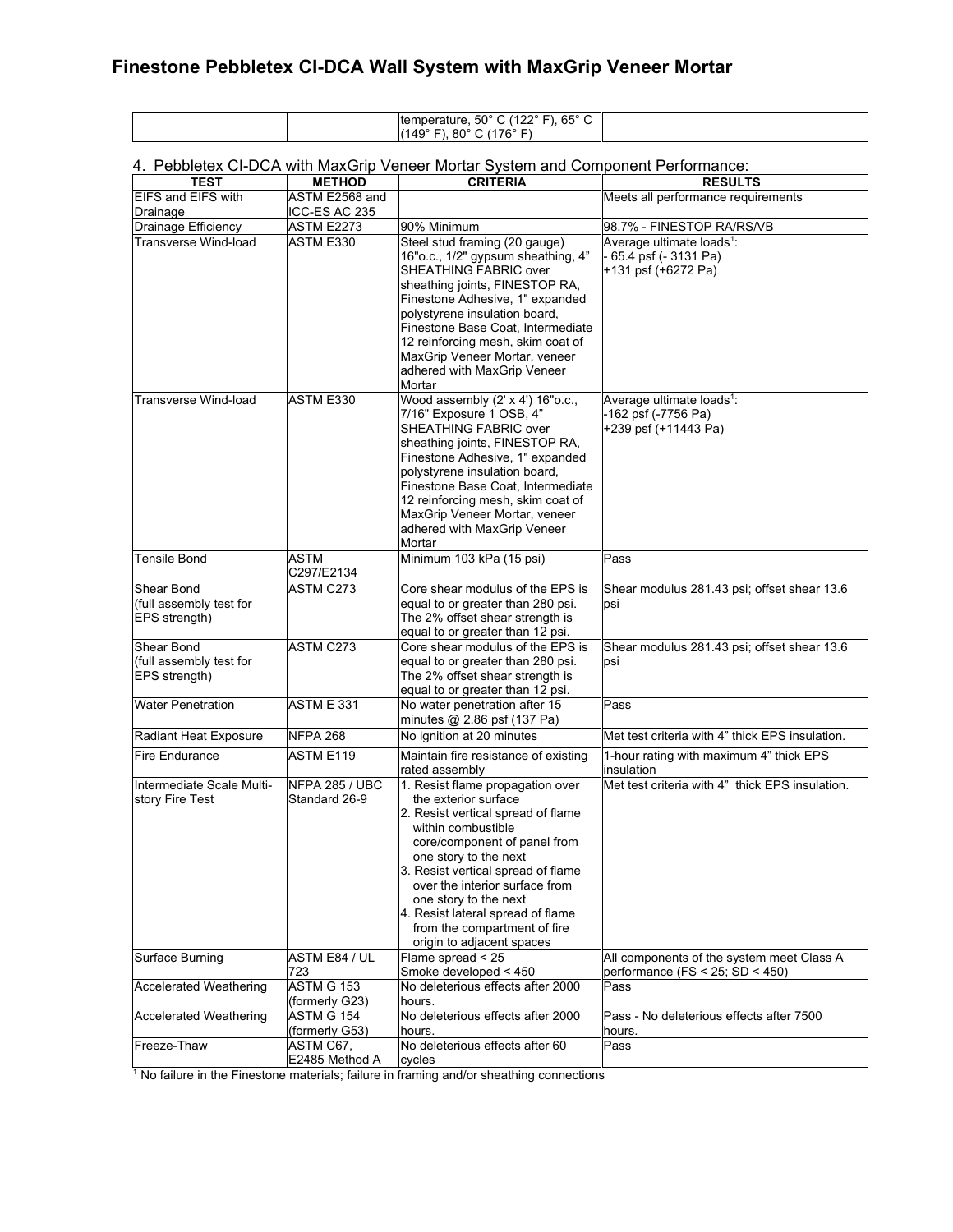5. Reinforcing Mesh Testing

| TEST                                     | <b>METHOD</b>                                 | <b>CRITERIA</b>                                              | <b>RESULTS</b>         |
|------------------------------------------|-----------------------------------------------|--------------------------------------------------------------|------------------------|
| Alkali Resistance of<br>Reinforcing Mesh | <b>ASTM E 2098</b>                            | Greater than 120 pli (21 dN/CM)<br>retained tensile strength | Pass (all mesh)        |
| Impact Resistance                        | <b>ASTM E2486</b><br>(formerly EIMA<br>101.86 | $ 25-49$ inch-lbs. $(2.8-5.6)$                               | <b>ISTANDARD MESH</b>  |
| Impact Resistance                        | <b>ASTM E2486</b><br>formerly EIMA<br>101.86) | 50-89 inch-lbs. (5.7-10.1 i)                                 | <b>INTERMEDIATE 12</b> |

#### 6. MAXGRIP VENEER MORTAR

| TEST                 | <b>METHOD</b>       | <b>CRITERIA</b>                                                                                                                                                                                           | <b>RESULTS</b>                                                                                                                                                                                                                                             |
|----------------------|---------------------|-----------------------------------------------------------------------------------------------------------------------------------------------------------------------------------------------------------|------------------------------------------------------------------------------------------------------------------------------------------------------------------------------------------------------------------------------------------------------------|
| Compressive Strength | ASTM C 109          | N/A                                                                                                                                                                                                       | 4000 psi                                                                                                                                                                                                                                                   |
| Freeze-Thaw          | ASTM C 666          | Procedure A: cycles rapid freezing<br>and thawing in water. 40°F - 0°F -<br>40°F in not less than 2 hours and<br>not more than 5 hours;<br>modified using full IVS composite<br>in place of concrete beam | > 100 cycles, no failure of MaxGrip                                                                                                                                                                                                                        |
| Shear Strength       | <b>ANSI 118.4</b>   | 28 days ≥ 200 psi<br>After 7 day water immersion $\geq 150$<br>psi                                                                                                                                        | 565 psi at 28 days<br>306 psi after 7 day water immersion                                                                                                                                                                                                  |
| Shear Strength       | <b>ANSI A118.15</b> | 7 days $\geq 300$ psi<br>28 days ≥ 400 psi<br>After 7 days water immersion $\geq$<br>200 psi                                                                                                              | 487 psi at 7 days<br>565 psi at 28 days<br>306 psi after 7 day water immersion                                                                                                                                                                             |
| Shear Bond           | ASTM C482           | Minimum 50 psi                                                                                                                                                                                            | 130 psi – MaxGrip directly to molded cement<br>mortar bed specified in ASTM C482 = 130 psi<br>151 psi and 141 psi respectively - MaxGrip to<br>Senergy Alpha Base Coat and Alpha Dry<br>Base Coat over molded cement mortar bed<br>specified in ASTM C482. |

#### **1.07 DELIVERY, STORAGE AND HANDLING**

- A. Deliver, store and handle products under provisions of Section [01 65 00] [01 66 00] [ ].
- B. Deliver Master Builders Solutions Finestone in original unopened packages with manufacturer's labels intact.
- C. Protect Master Builders Solutions Finestone materials during transportation and installation to avoid physical damage.
- D. Master Builders Solutions Finestone materials in cool, dry place protected from freezing. Store at no less than 4°C/40°F.
- E. Store MAXFLASH at a minimum of 40°F/4°C. In cold weather, keep containers at room temperature for at least 24 hours before using.
- F. Store insulation boards flat and protected from direct sunlight and extreme heat.
- G. Store Master Builders Solutions Finestone Reinforcing Mesh, SHEATHING FABRIC and WS FLASH flexible flashing in cool, dry place protected from exposure to moisture.

#### **1.08 PROJECT/SITE CONDITIONS**

- A. Do not apply Master Builders Solutions Finestone materials in ambient temperatures below 40°F/4°C. Provide properly vented, supplementary heat during installation and drying period when temperatures less than 40°F/4°C prevail.
- B. Do not apply materials to frozen surfaces.
- C. Maintain ambient temperature at or above 40°F/4°C during and at least 24 hours after materials installation and until dry.

#### **1.09 SEQUENCING AND SCHEDULING**

- A. Coordinate and schedule installation of Pebbletex CI-DCA with MaxGrip Veneer Mortar with related work of other sections.
- B. Coordinate and schedule installation of trim, flashing, and joint sealers to prevent water infiltration behind the system.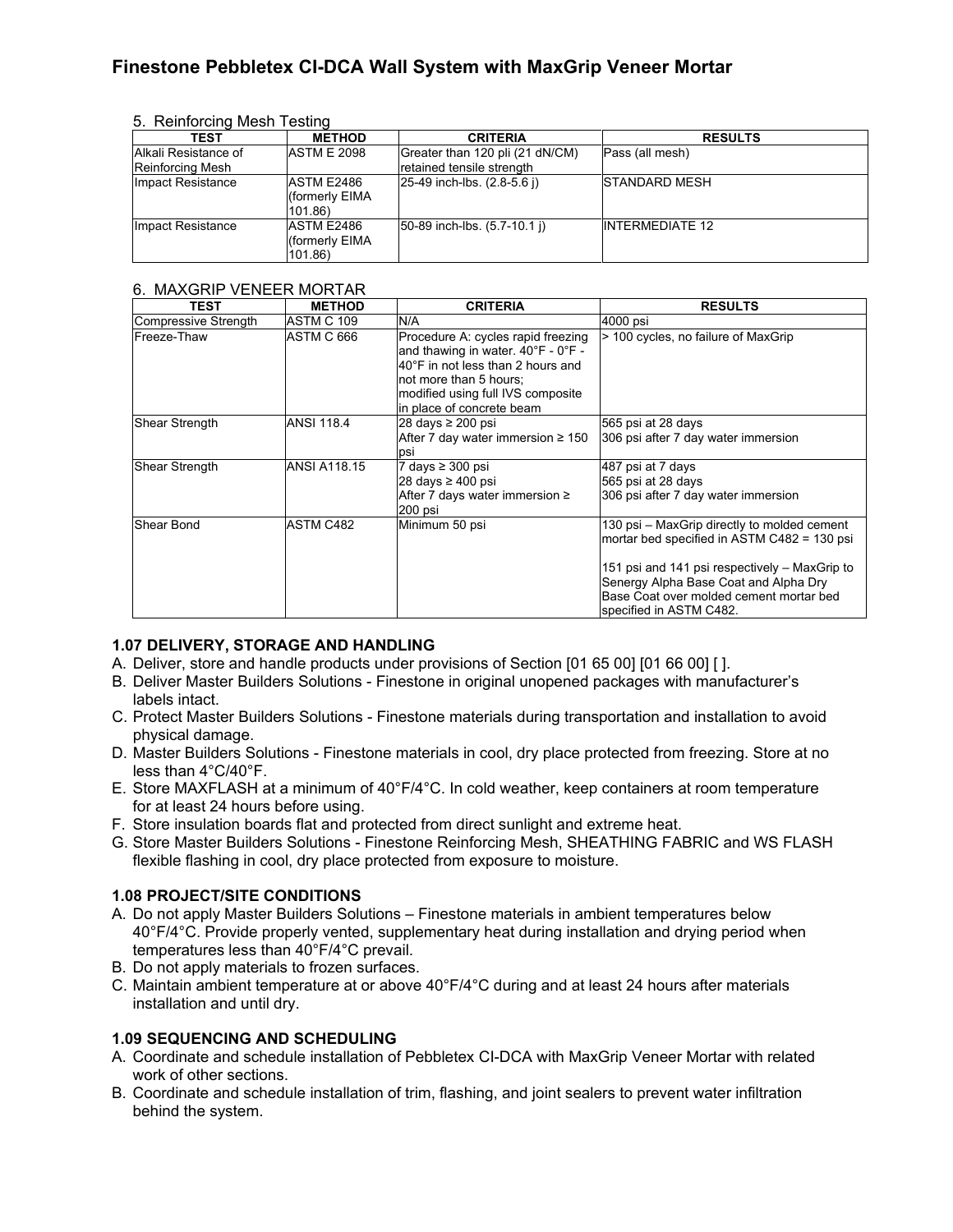#### **1.10 WARRANTY**

- A. Provide Master Builders Solutions standard warranty for Pebbletex CI-DCA with MaxGrip Veneer Mortar installations under provisions of Section [01 70 00]. Reference Finestone's *Warranty Schedul*e technical bulletin for specific information.
- A. Comply with Master Builders Solutions' project review requirements and notification procedures to assure qualification for warranty.

## **PART 2 PRODUCTS**

#### **2.01 MANUFACTURERS**

A. Pebbletex CI-DCA with MaxGrip Veneer Mortar (Class PB System) manufactured by Master Builders Solutions.

#### **2.02 MATERIALS**

**NOTE TO SPECIFIER: Items in blue/underlined indicate a system option or choice of options. Throughout the specification, delete those which are not required or utilized. Contact Master Builders Solutions' Technical Service Department for further assistance.**

#### **A. Air/Water-Resistive Barrier Components:**

- 1. Block Filler:
	- a. WS FIL: A one-component, water-based block filler designed to prepare rough, porous concrete /masonry substrates for subsequent application of Finestone fluid applied air/water-resistive barrier products
- 2. Air/Water-Resistive Barrier: *(Required, Select a, b or c)*
	- a. [FINESTOP](http://www.senergy.basf.com/en/products/Air_Water_ResistiveBarriersDrainage/Pages/Senershield-R.aspx) RA: A one-component fluid-applied vapor permeable air/water-resistive barrier.
	- b. [FINESTOP](http://www.senergy.basf.com/en/products/Air_Water_ResistiveBarriersDrainage/Pages/Senershield-R.aspx) RS: A one-component fluid-applied vapor permeable air/water-resistive barrier for use with airless spray equipment.
	- c. [FINESTOP](http://www.senergy.basf.com/en/products/Air_Water_ResistiveBarriersDrainage/Pages/Senershield-R.aspx) VB: A one-component fluid-applied vapor impermeable air/water-resistive barrier.
- 3. Rough Opening and Joint Treatment: **(Required, Select A or B)**
	- a. SHEATHING FABRIC: A spun-bonded non-woven reinforced polyester web for use with Finestone fluid applied air/weather-resistive barriers.
	- b. MAXFLASH: A one-component elastomeric material for use as a flexible flashing membrane.
- 4. Transitional Membrane / Expansion Joint Flashing **(If selected, both a & b are required)**
	- a. WS FLASH: 30-mil thick, self-sealing, self-healing composite membrane of polyester fabric and rubberized asphalt. Compatible with Finestone liquid air/weather resistive barriers.
	- b. FLASHING PRIMER: A water-based primer for use prior to application of WS FLASH on all acceptable surfaces.
- 5. Cold Temperature Additive:
	- a. LT ADDITIVE: Blending of LT ADDITIVE with a pail of [FINESTOP](http://www.senergy.basf.com/en/products/Air_Water_ResistiveBarriersDrainage/Pages/Senershield-R.aspx) RA/RS/VB enables application of these materials at temperatures as low as 25°F (-4°C).

#### **B. Adhesives/Base Coats:** *(Required, Select One or More)*

- 1. A/BC Base Coat: A 100% acrylic base coat, field-mixed with Type I or Type II Portland cement. It has a creamy texture that is easily spread.
- 2. A/BC 1-STEP Base Coat: A dry-mix polymer adhesive and base coat containing Portland cement, and requiring only water for mixing.
- 3. FINEGUARD Base Coat: A 100% acrylic-based, water-resistant base coat, field-mixed with Type I or Type II Portland cement.
- 4. FINEBUILD Base Coat: A100% acrylic, fiber-reinforced base coat, adhesive and leveler that is fieldmixed with Type I or Type II Portland cement.

#### **NOTE TO SPECIFIER: Portland cement is not required if A/BC 1-STEP Base Coat is specified.**

- **C. Portland cement:** Conform to ASTM C150, Type I, II, or I/II, grey or white; fresh and free of lumps. **D. Water:** Clean and potable without foreign matter.
- **E. Insulation Board:** 
	- 1. Expanded polystyrene; ASTM C578, Type I; Flame spread less than 25, smoke developed less than 450 per ASTM E84, UL 723.
		- a. Minimum density 0.95 lb./ft<sup>3</sup> (15.22 kg/m<sup>3</sup>); 0.24 per inch (K=6.09 per mm).
		- b. Minimum thickness as indicated on drawings [minimum 3/4" (19 mm). Maximum thickness 4"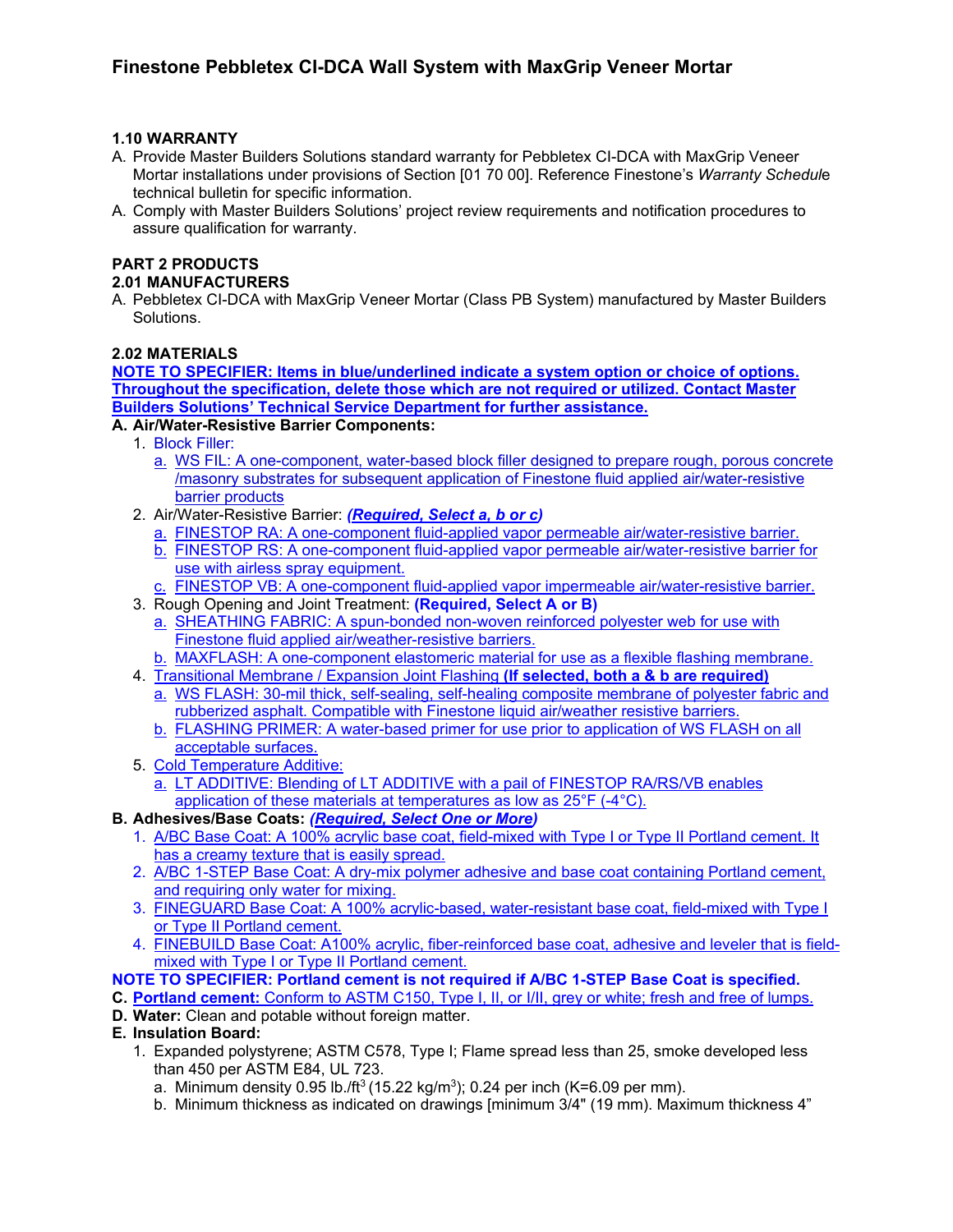(102 mm)

- c. Air-dried (aged) six weeks, or equivalent, prior to installation.
- d. Edges: square within 1/32" per foot (0.8 mm per meter).
- e. Thickness: tolerance of plus or minus 1/16" (1.6 mm).
- f. Size: 2' x 4' (0.6 m x 1.22 m).
- g. Length and width: tolerance of plus or minus 1/16" (1.6 mm).
- **F. Reinforcing Mesh:** Balanced, open-weave glass, fiber reinforcing mesh, twisted multi-end strands treated for compatibility with Finestone Base Coats.
	- 1. STANDARD MESH: Standard weight, 4 oz used for back wrapping perimeter EPS boards of all openings, penetrations and other system terminations only.
	- 2. INTERMEDIATE 12: Intermediate weight, 12 oz used in field of wall.
- **G. Skim Coat: As a skim coat for thin brick, tile or stone veneer (If MAXGRIP VENEER MORTAR not used as skim coat, then Select One)**
	- 1. A/BC Base Coat: A 100% acrylic base coat, field-mixed with Type I or Type II Portland cement. It has a creamy texture that is easily spread.
	- 2. A/BC 1-STEP Base Coat: A dry-mix polymer adhesive and base coat containing Portland cement, and requiring only water for mixing.
- **H. MAXGRIP VENEER MORTAR by Master Builders Solutions:** A high-strength specially formulated setting bed mortar used to adhere natural and manufactured stone, tile and thin brick veneer
- **I. Adhered Veneer (By Other):**
	- 1. Manufactured Stone Veneer Units: shall comply with ICC-ES AC51 Acceptance Criteria Adhered Manufactured Stone Masonry Veneer or ASTM C1670 Standard Specification for Adhered Manufactured Stone Masonry Veneer Units.
	- 2. Thin Brick Veneer Units: shall comply with ASTM C1088 Standard Specification for Thin Veneer Brick Units Made from Clay or Shale.
	- 3. Tile: shall comply with requirements of the Tile Council of North America/ANSI A137.1 Standard for Ceramic Tile and other applicable TCNA standards.
	- 4. Pointing mortar (as applicable): per the adhered veneer manufacturers recommendations for the specific veneer installed.

## **2.03 ACCESSORIES**

**A. Window/Door Drip Edge:** Rigid polyvinyl chloride (PVC), UV resistant for exterior use, with a drip edge, as furnished by Plastic Components, Inc. or equal. Accessories shall conform to ASTM D1784- 97, C1063-99 and D4216-99.

## **PART 3 EXECUTION**

#### **3.01 EXAMINATION**

#### **A. Site Conditions:**

- 1. Verify project site conditions under provisions of Section [01 00 00].
- **B. Walls:**
	- 1. Substrates:
		- a. Acceptable substrates are: PermaBase® Cement Board and other cement-boards conforming with ASTM C1325 (Type A-exterior); poured concrete/unit masonry; ASTM C1177 type sheathings, including, Weather Defense™ Platinum sheathing, GreenGlass® sheathing, eXP<sup>™</sup> sheathing, GlasRoc<sup>®</sup> sheathing, Securock™ glass-mat sheathing, and DensGlass<sup>®</sup> exterior sheathing. DensElement (sheathing only); gypsum sheathing (ASTM C79/C1396); Huber Zip (sheathing only); Exposure I or exterior plywood (Grade C/D or better); or Exposure I OSB. Consult the Master Builders Solutions' Technical Services Department for all other applications.
		- b. Wall sheathing must be securely fastened per applicable building code and sheathing manufacturer's requirements.
		- c. Examine surfaces to receive Pebbletex CI-DCA with MaxGrip Veneer Mortar and verify that substrate and adjacent materials are dry, clean, sound, and free of releasing agents, paint, or other residue or coatings. Verify substrate is flat, free of fins or planar irregularities greater than 1/4" in 10' (6.4 mm in 3 m).
	- 2. Flashings:
		- a. All flashings are by others and must be installed in accordance with specific manufacturer's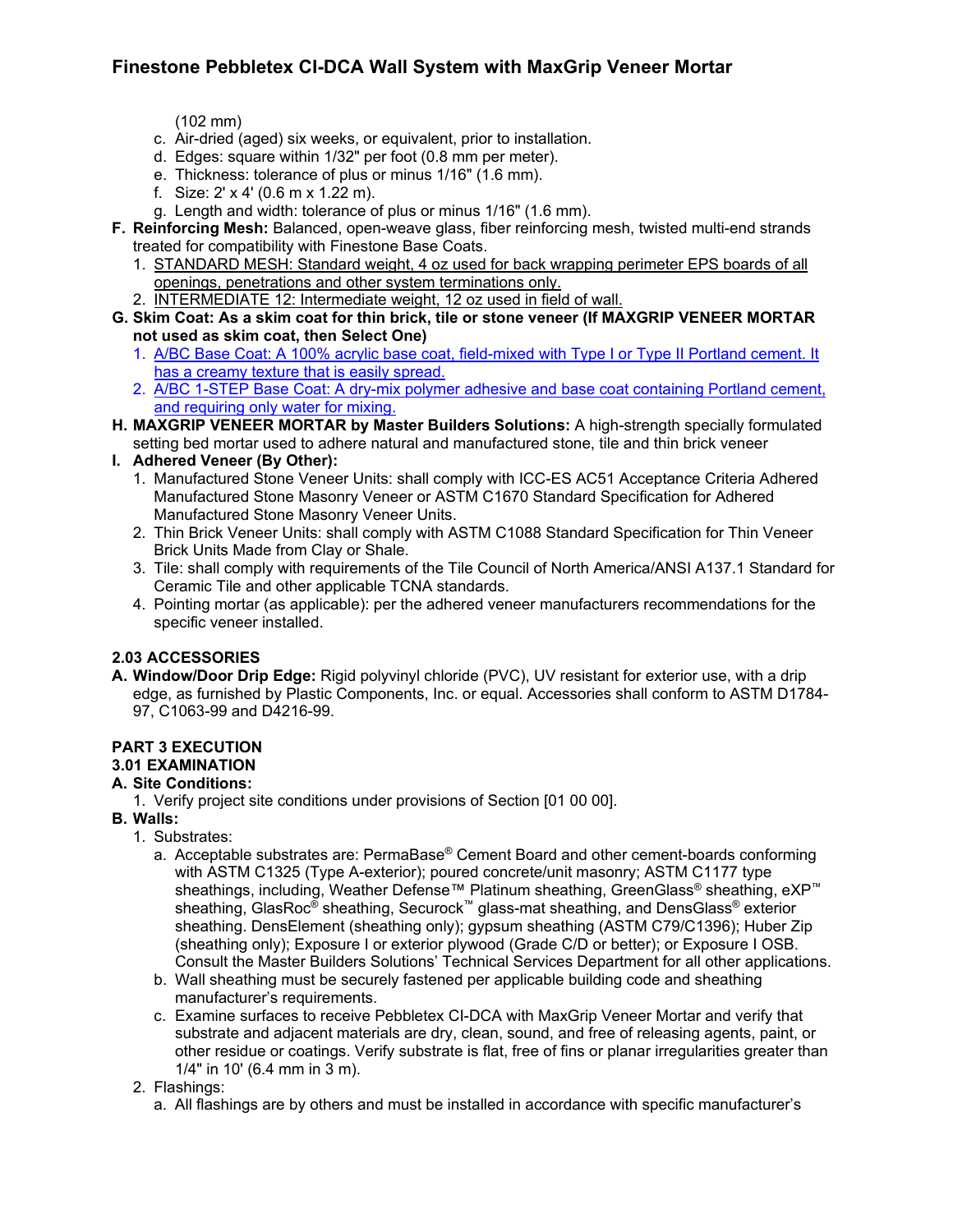requirements. Where appropriate, end-dams must be provided.

- b. Openings must be flashed prior to window/door, HVAC, etc. installation. Refer to WS FLASH product bulletin and Finestone's *Moisture Protection Guidelines for Pebbletex Wall Systems* bulletin for further information.
- c. Windows and openings shall be flashed according to design and Building Code Requirements.
- d. Individual windows that are ganged to make multiple units require continuous head flashing and the joints between the units must be fully sealed.
- 3. Roof:
	- a. Verify that all roof flashings have been installed in accordance with the guidelines set by the Asphalt Roofing Manufacturers Association (ARMA).
- 4. Kick-out flashing:
	- a. Kick-out flashing must be installed leak-proof and angled (min 100°) to allow for proper drainage and water diversion.
- **C.** Do not proceed until all unsatisfactory conditions have been corrected.

#### **3.02 PREPARATION**

- **A.** Protect all surrounding areas and surfaces from damage and staining during application of Pebbletex CI-DCA with MaxGrip Veneer Mortar materials.
- **B.** Substrate preparation: Prepare substrates in accordance with Finestone instructions.

#### **3.03 MIXING**

General: No additives are permitted unless specified in product mixing instructions. Close containers when not in use. Prepare in a container that is clean and free of foreign substances. Do not use a container which has contained or been cleaned with a petroleum-based product. Clean tools and equipment with water immediately after use. Dried material can only be removed mechanically. **NOTE TO SPECIFIER: Keep only the products in this section which were selected in Section 2.02. Delete those not to be utilized.**

#### **B. Air/Water-Resistive Barriers:**

- 1. WS FIL & FINESTOP RA/RS/VB: Mix with a clean, rust-free paddle and drill until thoroughly blended. Do not add water.
- 2. Cold Temperature Additive: LT ADDITIVE: Pour the entire contents of one (1) bottle of LT ADDITIVE into one (1) full pail of FINESTOP RA/RS/VB. Mix with a clean, rust-free paddle and drill until fully blended.

#### **C. Finestone Base Coat:**

- 1. A/BC Base Coat: Mix base coat with a clean, rust-free paddle and drill until thoroughly blended, before adding Portland cement. Mix one-part (by weight) Portland cement with one-part base coat. Add Portland cement in small increments, mixing until thoroughly blended after each additional increment. Clean, potable water may be added to adjust workability.
- 2. A/BC 1-STEP Base Coat: Mix and prepare each bag in a 19-liter (5-gallon) pail. Fill the container with approximately 5.6-liters (1.5-gallons) of clean, potable water. Add A/BC 1-STEP Base Coat in small increments, mixing after each additional increment. Mix A/BC 1-STEP Base Coat and water with a clean, rust-free paddle and drill until thoroughly blended. Additional A/BC 1-STEP Base Coat or water may be added to adjust workability.
- 3. FINEGUARD Base Coat: Mix base coat with a clean, rust-free paddle and drill until thoroughly blended, before adding Portland cement. Mix one-part (by weight) Portland cement with one-part base coat. Add Portland cement in small increments, mixing until thoroughly blended after each additional increment. Clean, potable water may be added to adjust workability.
- 4. FINEBUILD Base Coat: Mix base coat with a clean, rust-free paddle and drill until thoroughly blended, before adding Portland cement. Mix one-part (by weight) Portland cement with one-part base coat. Add Portland cement in small increments, mixing until thoroughly blended after each additional increment. Clean, potable water may be added to adjust workability.

#### **D. MAXGRIP VENEER MORTAR:**

1. Skim Coat: Prepare to mix one bag in a 5-gallon (19-liter) pail that is clean and free of foreign substances. 1.0-1.25 gallons (3.8-4.7 liters) of clean, potable water to a pail. Add a full bag of MAXGRIP to the pail in small increments, mixing after each addition. Mix with a low speed drill with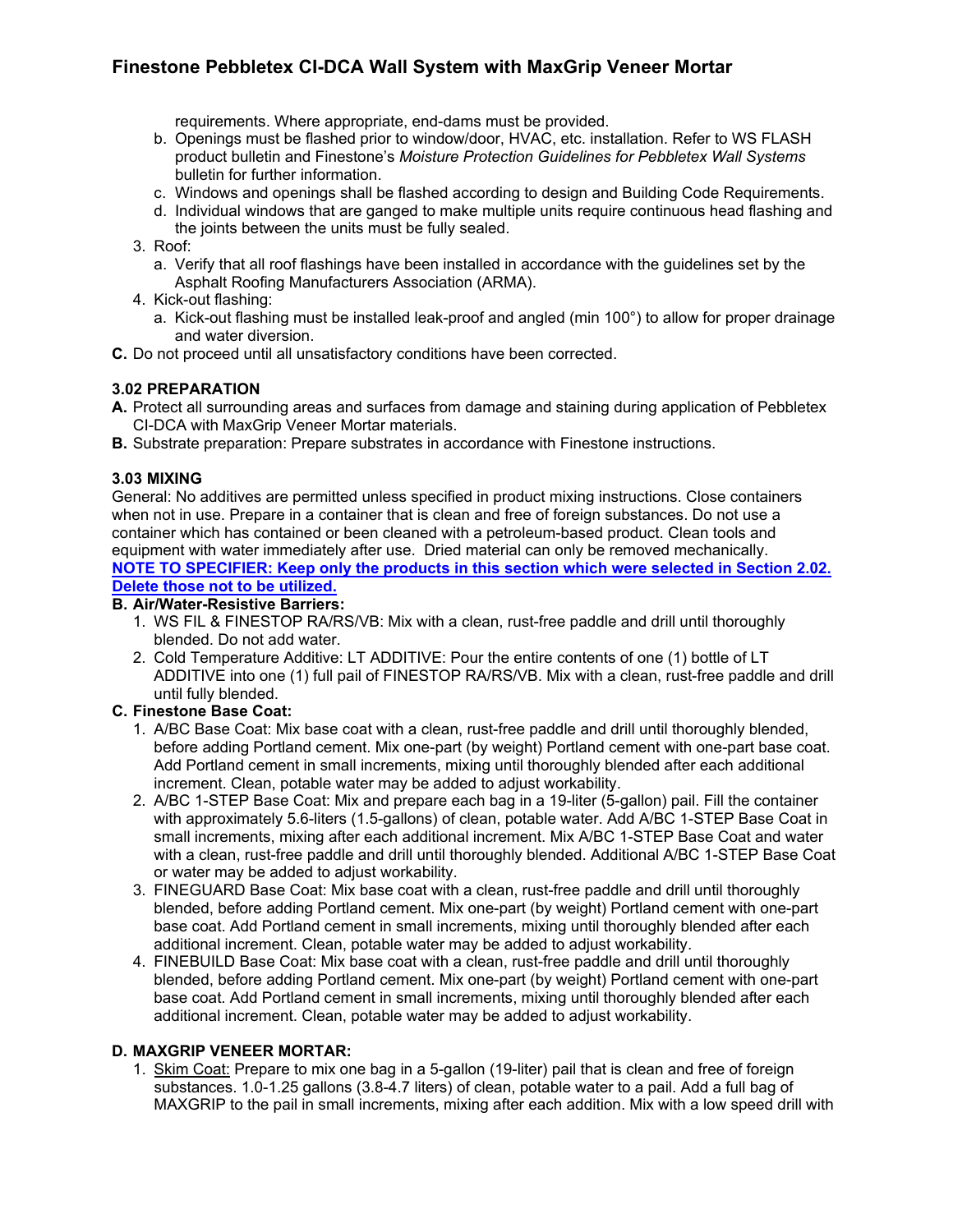a 4-sided mortar paddle until thoroughly blended. Let stand for 5 to 10 minutes, then remix/retemper for 1 minute before use.

- 2. Light Weight Adhered Veneer such as Thin Brick: Prepare to mix one bag in a 5-gallon (19-liter) pail that is clean and free of foreign substances. Add 1.0-1.25 gallons (3.8-4.7 liters) of clean, potable water to a pail. Add a full bag of MAXGRIP to the pail in small increments, mixing after each addition. Mix with a low speed drill with a 4-sided mortar paddle until thoroughly blended. Additional water may be added to adjust workability, do not exceed 1.25 gallons. Let stand for 5 to 10 minutes, then remix / retemper for 1 minute before use. The mixed material should have a thick putty consistency and not slide off the trowel when held vertically.
- 3. Heavy Stone and Tile: Prepare to mix one bag in a 5-gallon (19-liter) pail that is clean and free of foreign substances. Add 0.75-1.0 gallons (2.8-3.8 liters) of clean, potable water to a pail. Add a full bag of MAXGRIP to the pail in small increments, mixing after each addition. Mix with a low speed drill with a 4-sided mortar paddle until thoroughly blended. Additional water may be added to adjust workability, do not exceed 1 gallon. Let stand for 5 to 10 minutes, then remix / retemper for 1 minute before use. The mixed material should have a thick putty consistency and not slide off the trowel when held vertically.

#### **3.04 APPLICATION**

#### **A. Accessories:**

1. Attach Window/Door Drip Edge level and per manufacturer's instructions.

**NOTE TO SPECIFIER: Keep only the products in this section which were selected in Section 2.02. Delete those not to be utilized.**

#### **B. Air/Water-Resistive Barrier:**

- 1. Apply the WS FIL in accordance with WS FIL product bulletin
- 2. All sheathing joints and windows/openings must be protected, and the air/water-resistive barrier applied in accordance with *Air/Water-Resistive/Vapor Barrier Application Guideline* technical bulletin.
- 3. Substrate shall be dry, clean, sound, and free of releasing agents, paint, or other residue or coatings. Verify substrate is flat, free of fins or planar irregularities greater than ¼" in 10' (6.4 mm in 3 m).
- 4. Unsatisfactory conditions shall be corrected before application of the Finestone air/water-resistive barriers.
- 5. Apply the SHEATHING FABRIC and Finestone air/water-resistive barrier in accordance with the Finestone air/water-resistive barrier product bulletin.
- 6. Apply the MAXFLASH in accordance with MAXFLASH product bulletin.
- 7. Installed materials shall be checked before continuing system application.
- 8. Ensure SHEATHING FABRIC Finestone air/water-resistive barrier or MAXFLASH overlaps the top flange of the starter track.
- 9. Installed materials shall be checked before continuing system application.

#### **C. Insulation Board:**

- 1. Vertical surfaces: Begin at base of wall with firm, temporary support or spacer.
- 2. Stagger joints horizontally in a running bond pattern offset a minimum of 6".
- 3. Pre-cut insulation board to fit openings and projections. Insulation board must be a single piece around corners of openings. Stagger vertical joints and corners. Stagger insulation and sheathing board joints. Offset insulation board joints from sheathing joints by a minimum of 16".
- 4. Apply mixed Finestone Base Coat to entire surface of insulation board using a stainless-steel trowel with 1/2"x 1/2" (13 mm x 13 mm) notches spaced 2" (50 mm) apart. Ribbons of adhesive must be applied parallel to the 2' dimension of the EPS insulation board to ensure they are vertical when the EPS insulation board is applied to the substrate.
- 5. Immediately set board into place and apply pressure over entire surface of board to ensure positive uniform contact and high initial grab. Do not slide board into place. Do not allow base coat to dry prior to installing.
- 6. Abut all joints tightly and ensure overall flush level surface.
- 7. Fill 1/16" (1.6 mm) and larger gaps between insulation boards with slivers of insulation board.
- 8. Check adhesion periodically by removing a board prior to set. Properly installed insulation board will be difficult to remove and Finestone Adhesive/Base Coat will be adhered to both the Finestone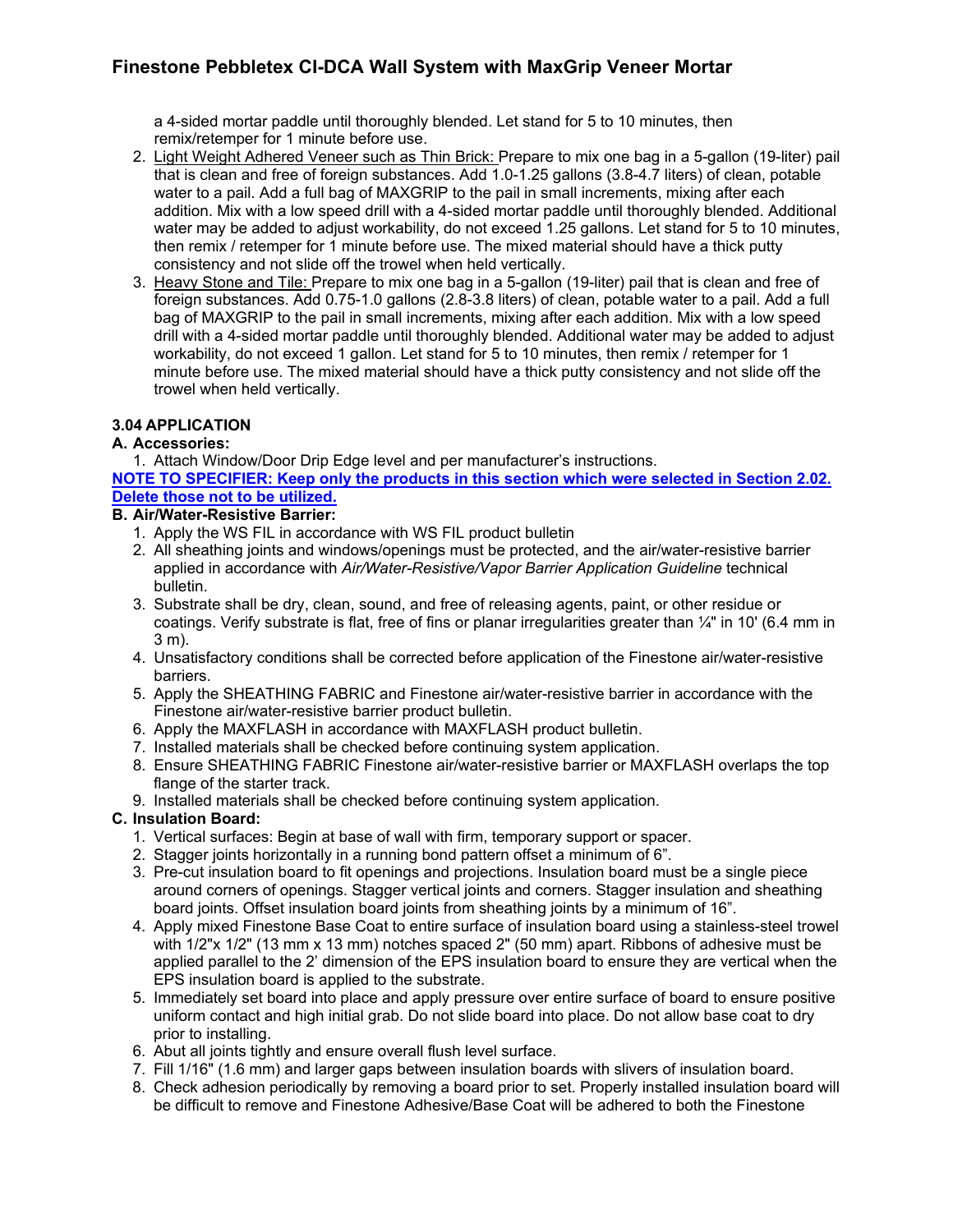Air/Water-Resistive Barrier and the insulation board.

- 9. Allow application of insulation board to dry (normally 8 to 10 hours) prior to application of base coat/reinforcing mesh.
- 10. Rasp flush any irregularities of the insulation board greater than 1/16" (1.6 mm).
- 11. Install expansion joints and aesthetic grooves as indicated on drawings. Do not align aesthetic grooves with insulation board joints.

#### **D. Finestone Base Coat/Reinforcing Mesh:**

1. Base coat shall be applied to achieve reinforcing mesh embedment with no reinforcing mesh color visible.

#### **E. Finestone STANDARD MESH Reinforcing Mesh:**

**Note: Back wrapping the EPS insulation board is required to provide appropriate fire performance on IBC Types I, II, III and IV (non-combustible) construction**

- 1. Apply STANDARD MESH Reinforcing Mesh to the back side of the EPS board termination a minimum 2  $\frac{1}{2}$ " (64mm) by applying selected Finestone Base Coat and embedding the STANDARD MESH into the wet mixture.
- 2. Once the EPS board is set in place, apply selected Finestone base coat to edge and face of insulation board and wrap the remaining tail end of the STANDARD MESH across the edge and onto the face 2 ½" (64mm) ensuring reinforcing mesh is fully encapsulated in Finestone Base Coat with no predominant mesh pattern visible.
- 3. Once back wrapping is accomplished, INTERMEDIATE 12 Reinforcing Mesh should be applied over the 2 ½" span of STANDARD MESH wrapped up the face. **Note: Pre-back wrapping the EPS insulation board with Finestone Base Coat and**

**STANDARD MESH reinforcing mesh may be preferred to facilitate installation. This is accomplished by wrapping the back min. 2 ½" (64mm), edge and face min. 2 ½" (64mm) of the insulation board with reinforced base coat prior to installing the insulation board to the substrate.** 

#### **F. BASF INTERMEDIATE 12 Reinforcing Mesh:**

- 1. Apply mixed Finestone Base Coat to entire surface of insulation board with a stainless-steel trowel to embed the reinforcing mesh.
- 2. Immediately place INTERMEDIATE 12 against wet base coat and embed the reinforcing mesh into the base coat by troweling from the center to the edges.
- 3. Lap INTERMEDIATE 12 reinforcing mesh 2 ½" (64 mm) minimum at edges.
- 4. Ensure INTERMEDIATE 12 is continuous at corners, void of wrinkles and embedded in base coat so that no reinforcing mesh color is visible.
- 5. If required, apply a second layer of base coat to achieve total nominal base coat/reinforcing mesh thickness of 1/16" (1.6 mm).
- 6. Allow base coat with embedded reinforcing mesh to dry hard (normally 8 to 10 hours).
- **G. MAXGRIP – Adhered Veneer Mortar:** Prior to installing the adhered veneer, apply selected Finestone Base Coat or MAXGRIP VENEER MORTAR as a skim coat over the dry reinforced base coat at approximately 1/6" (1.6mm) thick. Apply to an area that can be covered with adhered veneer before the skim coat dries. Allow skim coat layer to set for 3-5 minutes, then proceed with adhering the selected veneer

**Note: MAXGRIP VENEER MORTAR shall be applied and veneer installed such that the MAXGRIP VENEER MORTAR is free of voids. Allow MAXGRIP VENEER MORTAR to cure for 24 hours before applying pointing mortar.**

- 1. Thin Brick Veneer: Spread MAXGRIP onto the back of bricks in a continuous layer nominally 3/16"-  $\frac{1}{4}$ " (5-6mm) thick and press bricks firmly into place on the substrate.
- 2. Stone Veneer: Apply MAXGRIP to the back of clean stone veneer in a continuous layer nominally  $\frac{1}{4}$ "-3/8" (6-9mm) thick. Press firmly in place with a twisting movement until excess material exudes from the sides of the unit. Remove excess MAXGRIP between units.
- 3. Tile: Installation should proceed in accordance with ANSI A 108.5 (the type and size of the tile will dictate adhesive application.)

#### **3.05 CLEANING**

**A.** Clean work under provisions of Section [01 74 00] [ ].

**B.** Clean adjacent surfaces and remove excess material, droppings, and debris.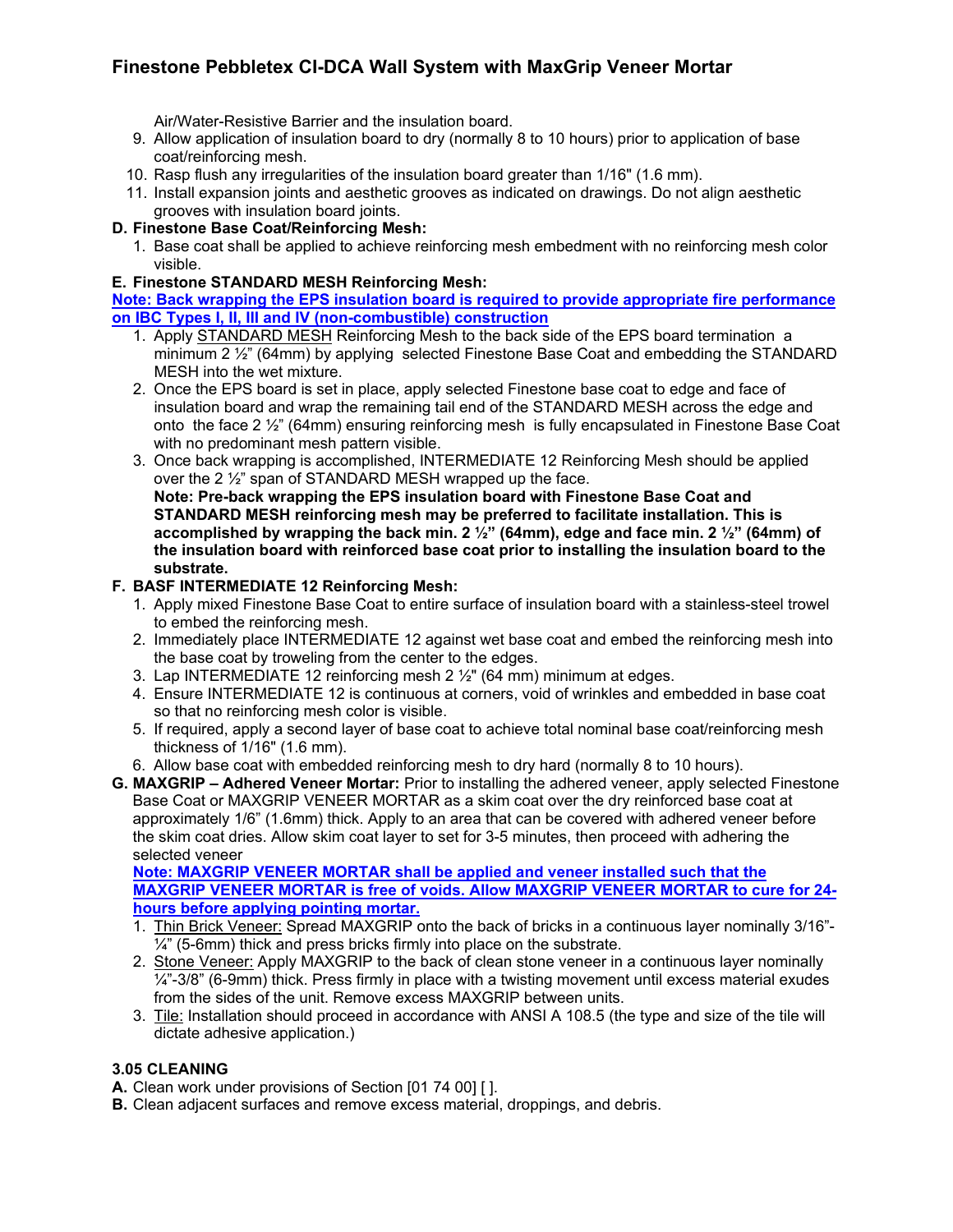#### **3.06 PROTECTION**

- **A.** Protect base coat from rain, snow and frost for 48–72 hours following application.
- **B.** Protect installed construction under provisions of Section [01 76 00] [].

#### **END OF SECTION**